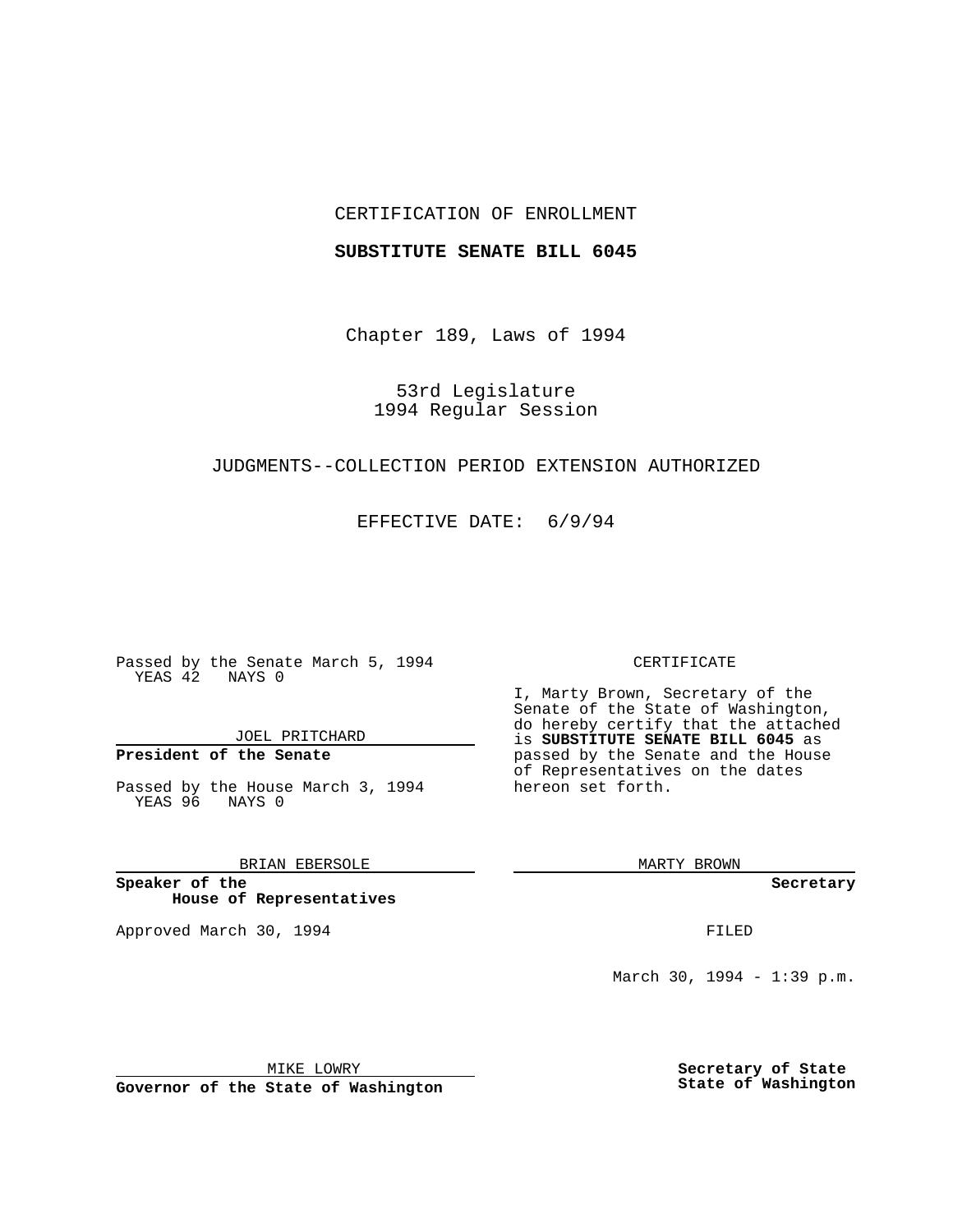# **SUBSTITUTE SENATE BILL 6045** \_\_\_\_\_\_\_\_\_\_\_\_\_\_\_\_\_\_\_\_\_\_\_\_\_\_\_\_\_\_\_\_\_\_\_\_\_\_\_\_\_\_\_\_\_\_\_

\_\_\_\_\_\_\_\_\_\_\_\_\_\_\_\_\_\_\_\_\_\_\_\_\_\_\_\_\_\_\_\_\_\_\_\_\_\_\_\_\_\_\_\_\_\_\_

AS AMENDED BY THE HOUSE

Passed Legislature - 1994 Regular Session

### **State of Washington 53rd Legislature 1994 Regular Session**

**By** Senate Committee on Law & Justice (originally sponsored by Senators A. Smith, Nelson and Haugen)

Read first time 01/19/94.

1 AN ACT Relating to execution of judgments; amending RCW 6.17.020, 2 4.16.020, 6.32.010, 6.32.015, and reenacting and amending RCW 4.56.190

3 BE IT ENACTED BY THE LEGISLATURE OF THE STATE OF WASHINGTON:

4 **Sec. 1.** RCW 6.17.020 and 1989 c 360 s 3 are each amended to read 5 as follows:

 (1) Except as provided in subsections (2) and (3) of this section, the party in whose favor a judgment of a court of record of this state or a district court of this state has been or may be rendered, or the assignee, may have an execution issued for the collection or enforcement of the judgment at any time within ten years from entry of the judgment.

12 (2) After ((the effective date of this act)) July 23, 1989, a party who obtains a judgment or order of a court of record of any state, or an administrative order entered as defined in RCW 74.20A.020(6) for accrued child support, may have an execution issued upon that judgment or order at any time within ten years of the eighteenth birthday of the youngest child named in the order for whom support is ordered.

18 (3) After the effective date of this act, a party in whose favor a 19 judgment has been rendered pursuant to subsection (1) of this section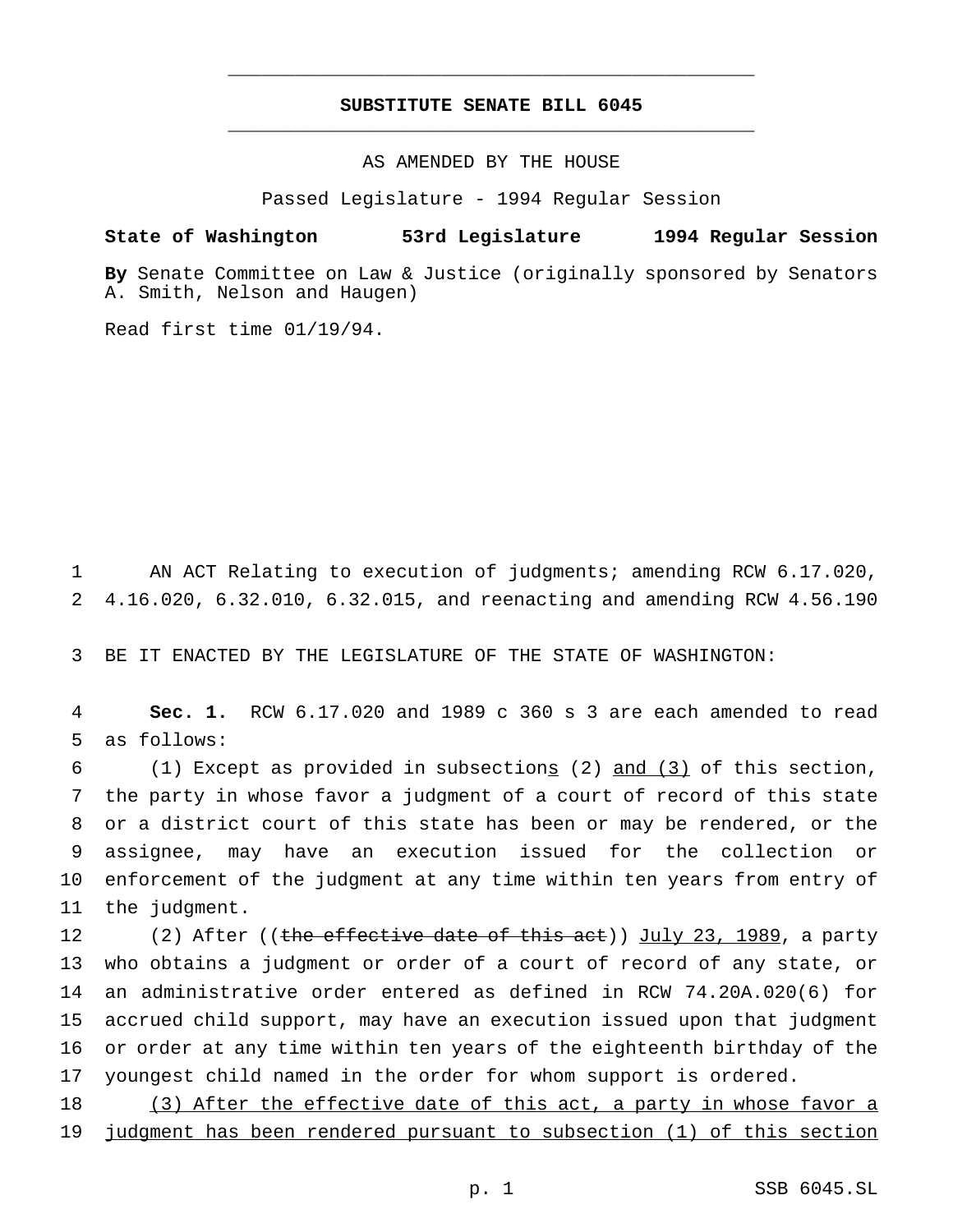1 may, within ninety days before the expiration of the original ten-year 2 period, apply to the court that rendered the judgment for an order granting an additional ten years during which an execution may be 4 issued. The petitioner shall pay to the court a filing fee equal to the filing fee for filing the first or initial paper in a civil action in the court. When application is made to the court to grant an additional ten years, the application shall be accompanied by a current 8 and updated judgment summary as outlined in RCW 4.64.030. The filing fee required under this subsection shall be included in the judgment 10 summary and shall be a recoverable cost.

 **Sec. 2.** RCW 4.16.020 and 1989 c 360 s 1 are each amended to read as follows:

 The period prescribed for the commencement of actions shall be as follows:

Within ten years:

 (1) For actions for the recovery of real property, or for the recovery of the possession thereof; and no action shall be maintained 18 for such recovery unless it appears that the plaintiff, his or her ancestor, predecessor or grantor was seized or possessed of the premises in question within ten years before the commencement of the action.

 (2) For an action upon a judgment or decree of any court of the United States, or of any state or territory within the United States, or of any territory or possession of the United States outside the boundaries thereof, or of any extraterritorial court of the United States, unless the ten-year period is extended in accordance with RCW 6.17.020(3).

 (3) Of the eighteenth birthday of the youngest child named in the order for whom support is ordered for an action to collect past due 30 child support that has accrued under an order entered after ((the 31 effective date of this act)) July 23, 1989, by any of the above-named courts or that has accrued under an administrative order as defined in 33 RCW 74.20A.020(6), which is issued after ((the effective date of this 34 act)) July 23, 1989.

 **Sec. 3.** RCW 4.56.190 and 1987 c 442 s 1103 and 1987 c 202 s 116 are each reenacted and amended to read as follows: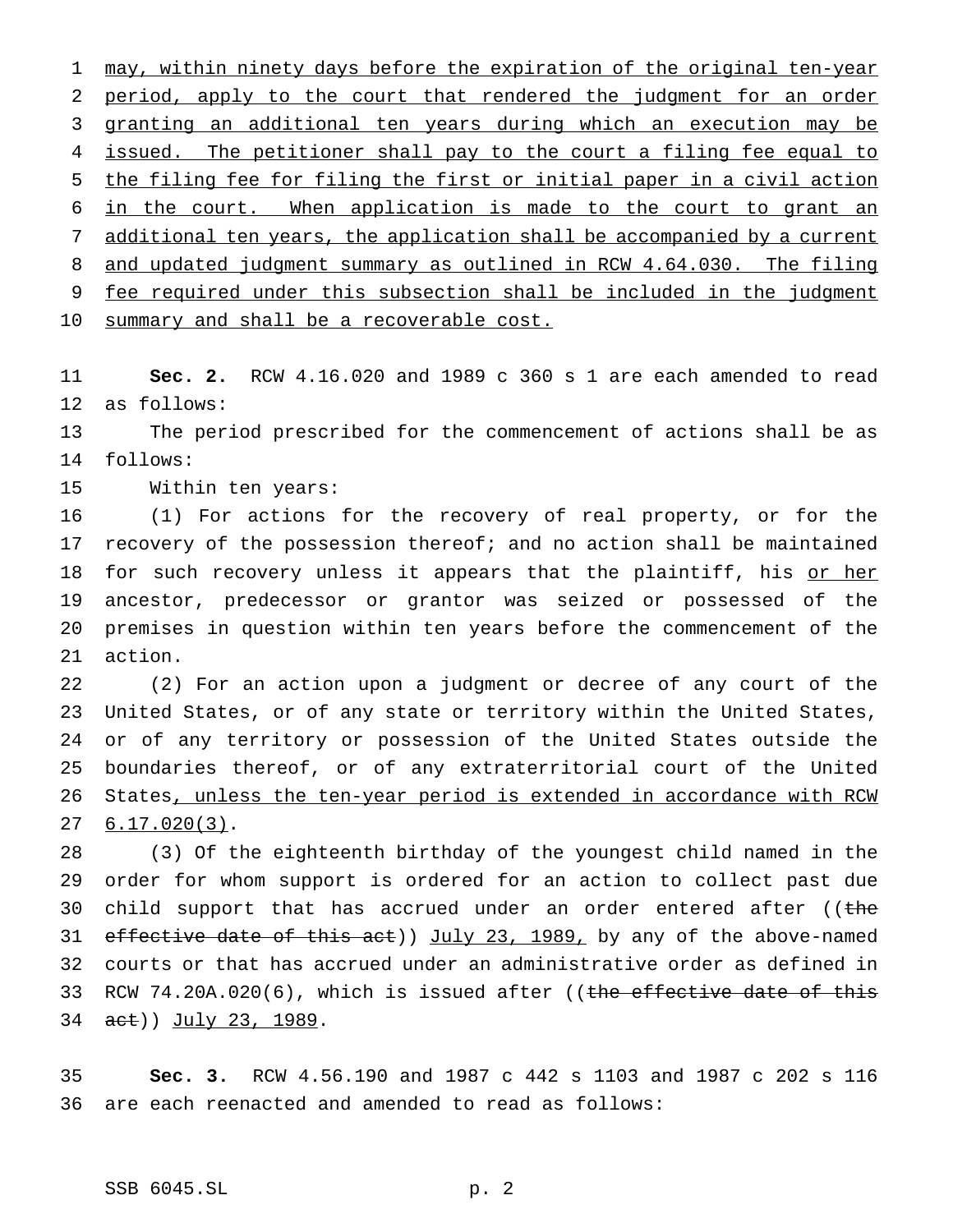The real estate of any judgment debtor, and such as the judgment debtor may acquire, not exempt by law, shall be held and bound to satisfy any judgment of the district court of the United States rendered in this state and any judgment of the supreme court, court of appeals, superior court, or district court of this state, and every such judgment shall be a lien thereupon to commence as provided in RCW 4.56.200 and to run for a period of not to exceed ten years from the 8 day on which such judgment was entered unless the ten-year period is 9 extended in accordance with RCW 6.17.020(3). As used in this chapter, real estate shall not include the vendor's interest under a real estate contract for judgments rendered after August 23, 1983. If a judgment debtor owns real estate, subject to execution, jointly or in common with any other person, the judgment shall be a lien on the interest of the defendant only.

 Personal property of the judgment debtor shall be held only from the time it is actually levied upon.

 **Sec. 4.** RCW 6.32.010 and 1985 c 215 s 1 are each amended to read as follows:

 At any time within ten years after entry of a judgment for the sum 20 of twenty-five dollars or over, unless the time is extended in 21 accordance with RCW 6.17.020(3), upon application by the judgment 22 creditor( $(\tau)$ ) such court or judge may, by an order, require the judgment debtor to appear at a specified time and place before the 24 judge granting the order, or a referee appointed by ((him)) the judge, to answer concerning the same; and the judge to whom application is 26 made under this chapter may, if it is made to appear to him or her by 27 the affidavit of the judgment creditor, his or her agent or attorney that there is danger of the debtor absconding, order the sheriff to 29 arrest the debtor and bring him or her before the judge granting the 30 order. Upon being brought before the judge<sub> $L$ </sub> he or she may be ordered 31 to enter into a bond, with sufficient sureties, that he or she will attend from time to time before the judge or referee, as shall be directed, during the pendency of the proceedings and until the final termination thereof. If the judgment debtor or other persons against whom the special proceedings are instituted has been served with these proceedings, the plaintiff shall be entitled to costs of service, notary fees, and an appearance fee of twenty-five dollars. If the judgment debtor or other persons fail to answer or appear, the